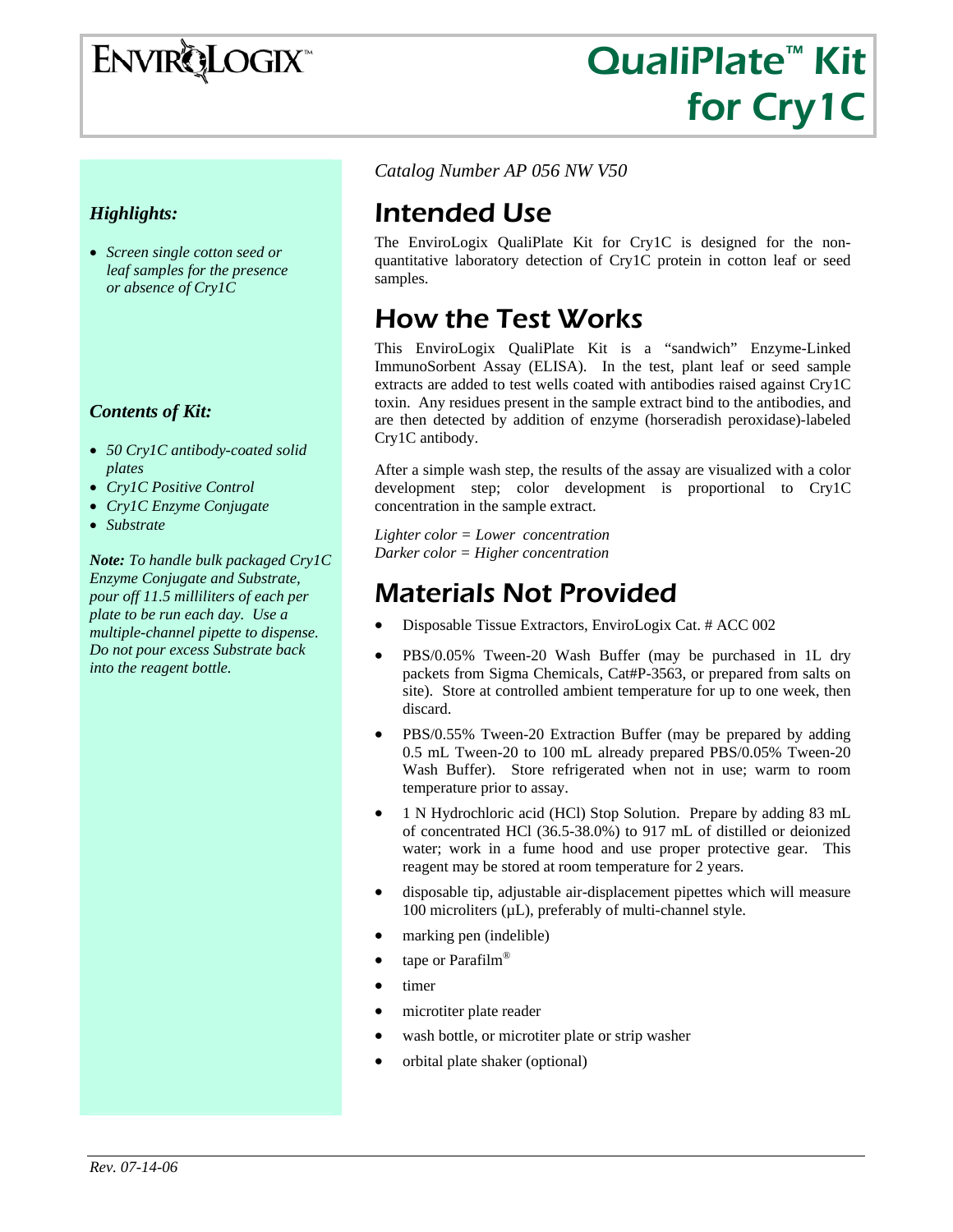

*Prepare wash buffer and extraction solutions* 



*Punch leaf sample* 



*Crush single seed, extract* 



*Add Conjugate, Control, and sample extract* 

# Sample Preparation

### Sample Extraction:

Sample extraction protocols are to be designed and validated by the individual users of this kit. The following suggestions are guidelines, and define the manner in which the kit is performance tested by the manufacturer.

#### Green leaf samples:

- 1. Take 2 leaf punch samples (approximately 10 milligrams each) by snapping the tube cap of the Disposable Sample Extractor down on the leaf. Insert the pestle into the tube and grind the tissue by rotating the pestle against the sides of the tube with twisting motions. Continue this process for 20-30 seconds, or until the leaf tissue is well ground. Use a new extraction device for each sample. *Use extreme caution to prevent sample-to-sample cross-contamination with plant tissue or exudate.*
- 2. Add 0.5 mL to 1 mL of Extraction Buffer to the tube.
- 3. Repeat the grinding step to mix tissue with Extraction Buffer. Repeat this protocol for each sample to be tested, using a new tube and pestle for each. Allow the solids to settle in each tube for a few minutes.

#### Single seed samples:

1. Crush cotton seeds and extract each with 0.75 to 1 mL of Extraction Buffer. Mix thoroughly, then allow solids to settle before transferring extract to the assay plate.

### How to Run the Assay

- Read all of these instructions before running the kit.
- Allow all reagents to reach room temperature before beginning (at least 30 minutes with un-boxed plates and reagents at room temperature - do not remove plates from bag with desiccant until they have warmed up).
- Organize all reagents, sample extracts, and pipettes so that step 1 can be performed in 15 minutes or less. The use of a multichannel pipette is strongly recommended.
- Use a disposable-tip air-displacement pipette and a clean pipette tip to add Control and sample extracts to the wells. Conjugate, Substrate, and Stop Solution may be added in the same manner; alternatively, use a repeating pipette with a disposable tip on the end of the Combitip for these three reagents.
- Use the well identification markings on the plate edge to guide you when adding the samples and reagents. It is recommended that at least two wells each of Blank (Extraction Buffer) and Cry1C Positive Control be run on each plate. Additional quality control samples may be added at the discretion of the user. Sample extracts may be run in either single or duplicate wells. See example of typical assay setup, Figure 1A, on page 4.
- 1. Add **100 µL** of Extraction Buffer **Blank**, **100 µL** of **Cry1C Positive Control,** and **100 µL** of each **sample extract** to their respective wells.

**NOTE:** It is strongly recommended that a multi-channel pipette be used in steps 1, 4, 7, and 9.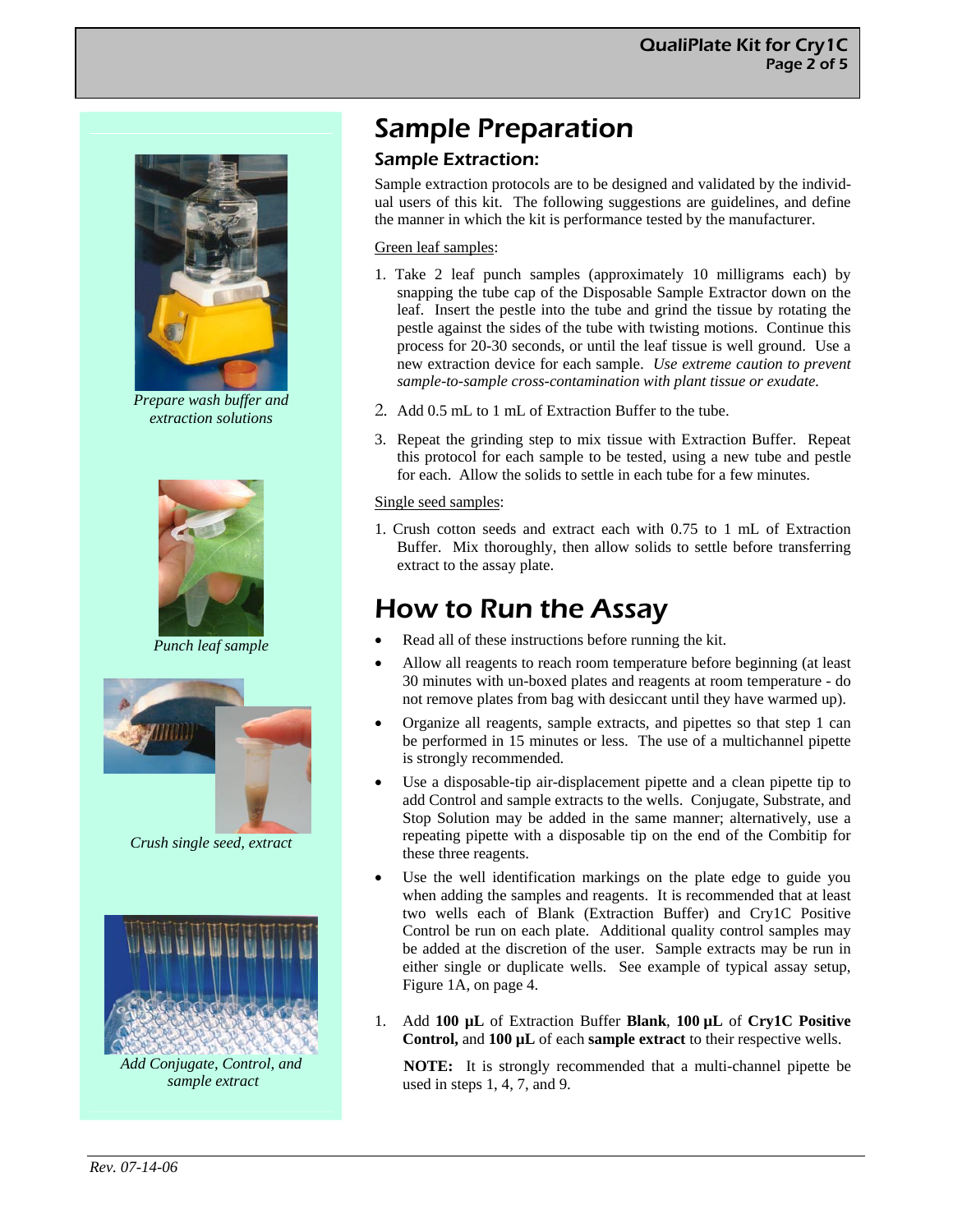### QualiPlate Kit for Cry1C Page 3 of 5



*Mix plate* 



*Incubate* 



*Read plates in a Plate Reader within 30 minutes of the addition of Stop Solution* 

- 2. Thoroughly mix the contents of the wells by moving the plate in a rapid circular motion on the bench top for a full 20-30 seconds. Be careful not to spill the contents!
- 3. Cover the wells with tape or Parafilm to prevent evaporation and incubate at ambient temperature for 15 minutes. If an orbital plate shaker is available shake plate at 200 rpm.
- 4. Add **100 µL Cry1C Enzyme Conjugate** to each well of the plate. Thoroughly mix the contents of the wells by moving the plate in a rapid circular motion on the bench top for a full 20-30 seconds.
- 5. Cover the wells with tape or Parafilm to prevent evaporation and **incubate at ambient temperature for 1 hour**. If an orbital plate shaker is available shake plate at 200 rpm.

**NOTE**: Users shall determine appropriate incubation times to give the best results with the tissue disruption/extraction methods in use.

- 6. After incubation, carefully remove the covering and vigorously shake the contents of the wells into a sink or other suitable container. Flood the wells completely with Wash Buffer, then shake to empty. Repeat this wash step three times. Alternatively, perform these four washes (300 µL/well) with a microtiter plate or strip washer. Slap the plate on a paper towel to remove as much water as possible.
- 7. Add **100 µL** of **Substrate** to each well.
- 8. Thoroughly mix the contents of the wells, as in step 2. Cover the wells with new tape or Parafilm and **incubate for 15 to 30 minutes at ambient temperature**. Use orbital shaker if available.

**NOTE**: Users shall determine appropriate incubation times to give the best results with the tissue disruption/extraction methods in use.

#### **Caution: Stop Solution is 1.0N Hydrochloric acid. Handle carefully.**

9. Add **100 µL** of **Stop Solution** to each well and mix thoroughly. This will turn the well contents yellow.

**NOTE:** Read the plate within 30 minutes of the addition of Stop Solution.

### How to Interpret the Results

#### Spectrophotometric Measurement

- 1. Set the wavelength of your microtiter plate reader to 450 nanometers (nm). (If it has dual wavelength capability, use 600, 630 or 650 nm as the reference wavelength.)
- 2. Set the plate reader to blank on the Extraction Buffer **Blank** wells. If the reader cannot do this, measure and record the optical density (OD) of each well's contents, then subtract the average OD of the **Blank** wells from each of the readings.

#### Interpreting the Results

Compare the OD's of the sample extracts to those of the Positive Control to determine presence or absence of Cry1C endotoxin in your sample extract. Samples with absorbances close to that of the Blank wells (and less than that of the Positive Control wells) are presumed to be free of Bt endotoxin. Samples with absorbances significantly higher than those of the Blank wells are positive for Bt endotoxin content.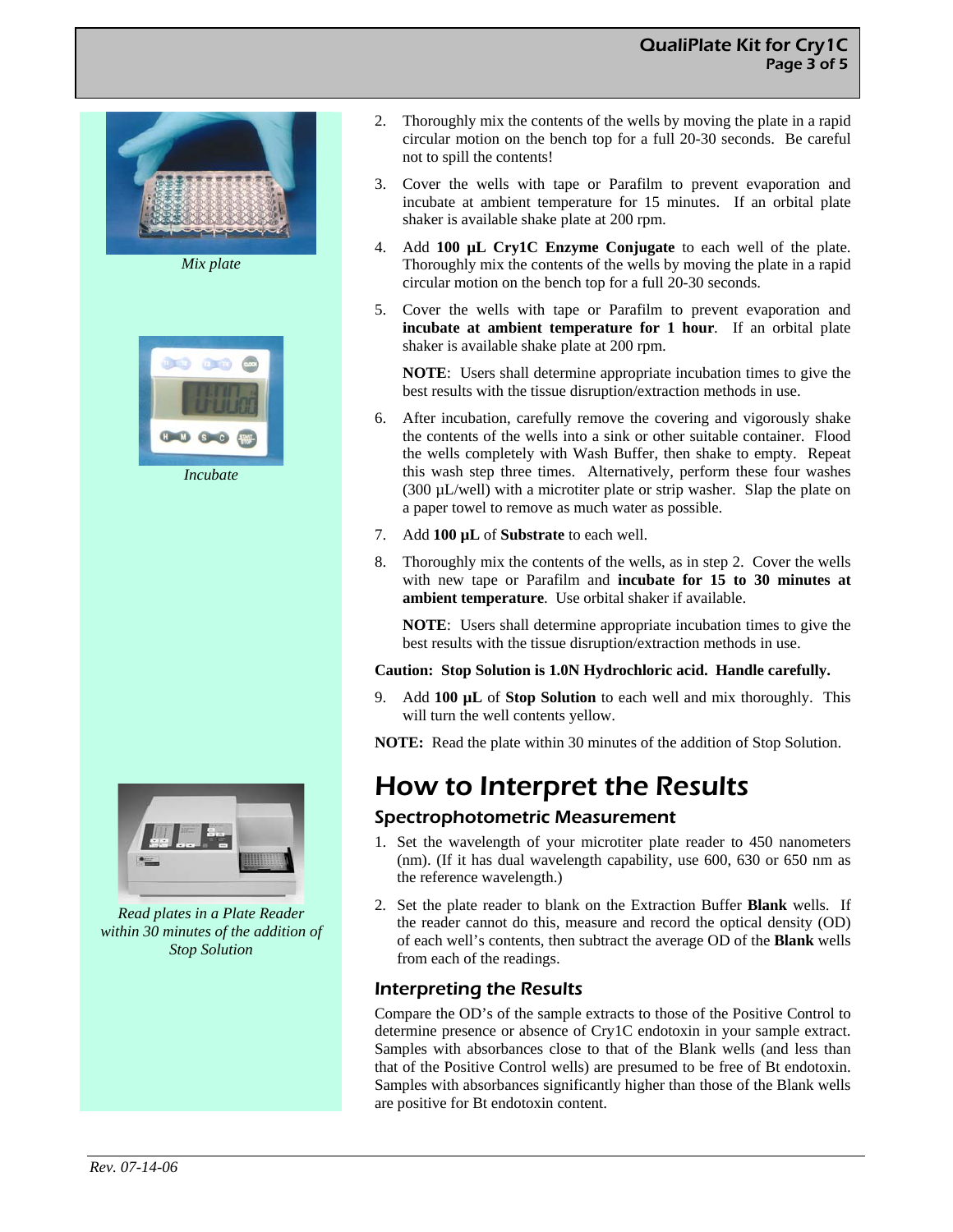|   |                | $\overline{c}$  | 3               | 4               | 5               | 6               | 7               | 8               | 9               | 10  | 11  | 12              |
|---|----------------|-----------------|-----------------|-----------------|-----------------|-----------------|-----------------|-----------------|-----------------|-----|-----|-----------------|
| A | BL             | S7              | S <sub>15</sub> | S <sub>23</sub> | S31             | S39             | S <sub>47</sub> | S <sub>55</sub> | S63             | S71 | S79 | S87             |
| B | PC             | S8              | S <sub>16</sub> | S <sub>24</sub> | S32             | S <sub>40</sub> | S48             | S <sub>56</sub> | S64             | S72 | S80 | <b>S88</b>      |
| C | S <sub>1</sub> | S9              | S <sub>17</sub> | S <sub>25</sub> | S33             | S41             | S <sub>49</sub> | S <sub>57</sub> | S <sub>65</sub> | S73 | S81 | S89             |
| D | S <sub>2</sub> | S <sub>10</sub> | S <sub>18</sub> | S <sub>26</sub> | S34             | S42             | S <sub>50</sub> | S <sub>58</sub> | S66             | S74 | S82 | S <sub>90</sub> |
| E | S <sub>3</sub> | S <sub>11</sub> | S <sub>19</sub> | S <sub>27</sub> | S <sub>35</sub> | S <sub>43</sub> | S <sub>51</sub> | S <sub>59</sub> | S <sub>67</sub> | S75 | S83 | S91             |
| F | S <sub>4</sub> | S <sub>12</sub> | S <sub>20</sub> | S <sub>28</sub> | S <sub>36</sub> | S44             | S <sub>52</sub> | S60             | S68             | S76 | S84 | S92             |
| G | S5             | S <sub>13</sub> | S <sub>21</sub> | S <sub>29</sub> | S37             | S45             | S <sub>53</sub> | S61             | S69             | S77 | S85 | BL              |
| H | S6             | S <sub>14</sub> | S <sub>22</sub> | S <sub>30</sub> | S38             | S46             | S <sub>54</sub> | S62             | S70             | S78 | S86 | PC              |

"BL" = Blank wells (Extraction Buffer)

"PC" = Cry1Ab Positive Control Wells

"S.." = sample extracts

### Precautions and Notes

- Store all QualiPlate components at  $4^{\circ}$ C to  $8^{\circ}$ C (39°F to  $46^{\circ}$ F) when not in use.
- Do not expose QualiPlate components to temperatures greater than 37°C (99°F) or less than 2°C (36°F).
- Allow all reagents to reach ambient temperature (18 $^{\circ}$ C to 27 $^{\circ}$ C or 64 $^{\circ}$ F to 81°F) before use.
- Do not use kit components after the expiration date.
- Do not use reagents or test plates from one QualiPlate with reagents or test plates from a different QualiPlate.
- **Do not expose Substrate to sunlight** during pipetting or while incubating in the test wells.
- Do not dilute or adulterate test reagents or use samples not called for in the test procedure.
- Cry1 proteins can be degraded by heat and sunlight. Take samples from green, actively growing leaves. Leaf samples that cannot be extracted immediately may be stored frozen for up to 1 week prior to analysis. Seeds may be stored for at least 6 months under cool, dry conditions.
- As with all tests, it is recommended that results be confirmed by an alternate method when necessary.
- Observe any applicable regulations when disposing of samples and kit reagents.